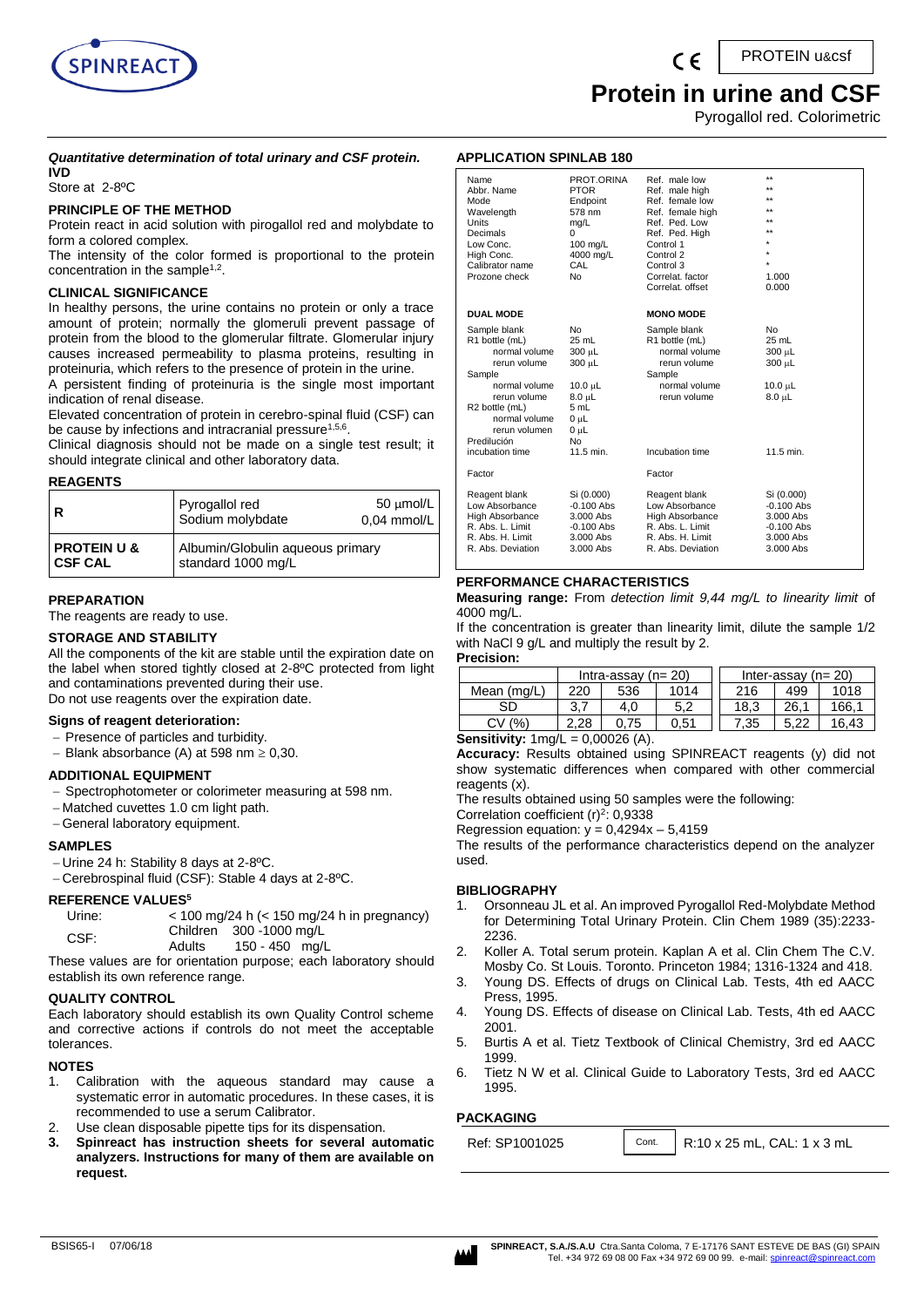

# **Proteínas en orina y LCR**

**Rojo pirogalol. Colorimétrico** 

#### *Determinación cuantitativa de proteínas totales en orina y LCR* **IVD.**

Conservar a 2-8º C

#### **PRINCIPIO DEL MÉTODO**

Las proteínas presentes en la muestra reaccionan en medio ácido con el rojo pirogalol y el molibdato, formando un complejo coloreado. La intensidad del color formado es proporcional a la concentración de proteínas en la muestra ensayada<sup>1,2</sup>.

#### **SIGNIFICADO CLÍNICO**

La orina de personas sanas no contiene proteínas ó sólo pequeñas cantidades; normalmente el glomérulo evita el paso de estas de la sangre al filtrado glomerular.

Alteraciones glomerulares causan el aumento de la permeabilidad de las proteínas plasmáticas lo que ocasiona la proteinúria, que indica presencia de proteínas en orina.

La presencia persistente de proteinúria indica enfermedad renal.

Concentraciones elevadas de proteínas en líquido cefalorraquídeo (LCR) pueden ser debidas a infecciones o a presión intracraneal elevada<sup>1,5,6</sup>.

El diagnóstico clínico debe realizarse teniendo en cuenta todos los datos clínicos y de laboratorio.

#### **REACTIVOS**

| R                                        | Rojo pirogalol<br>Molibdato sódico                        | 50 µmol/L<br>$0.04$ mmol/L |
|------------------------------------------|-----------------------------------------------------------|----------------------------|
| <b>PROTEIN U &amp;</b><br><b>CSF CAL</b> | Patrón primario acuoso de Albúmina/Globulina<br>1000 mg/L |                            |

#### **PREPARACIÓN**

Los reactivos están listos para su uso.

#### **CONSERVACIÓN Y ESTABILIDAD**

Todos los componentes del kit son estables, hasta la fecha de caducidad indicada en la etiqueta, cuando se mantienen los frascos bien cerrados a 2-8ºC, protegidos de la luz y se evita su contaminación. No usar reactivos fuera de la fecha indicada.

#### **Indicadores de deterioro de los reactivos:**

- − Presencia de partículas y turbidez.
- − Absorbancia (A) del Blanco a 598 nm 0,30.

#### **MATERIAL ADICIONAL**

- Espectrofotómetro ó analizador para lecturas a 598 nm.
- − Cubetas de 1,0 cm de paso de luz.
- − Equipamiento habitual de laboratorio.

#### **MUESTRAS**

- − Orina de 24 h: Estable 8 días a 2-8ºC.
- − Líquido cefalorraquídeo (LCR): Estable 4 días a 2-8ºC

#### **VALORES DE REFERENCIA<sup>5</sup>**

- Orina: < 100 mg/24 h (en mujeres embarazadas < 150 mg/24 h)
- LCR: Niños 300 -1000 mg/L Adultos 150 450 mg/L

Estos valores son orientativos. Es recomendable que cada laboratorio establezca sus propios valores de referencia.

#### **CONTROL DE CALIDAD**

Cada laboratorio debe disponer su propio Control de Calidad y establecer correcciones en el caso de que los controles no cumplan con las tolerancias.

#### **APLICACIÓN AL SPINLAB 180**

| Nombre<br>Nombre abreviado<br>Modo<br>Long. ondas<br><b>Unidades</b><br>Decimales<br>Conc. Inferior<br>Conc. Superior<br>Calibrador<br>Chequeo Prozona                                     | PROT.ORINA<br><b>PTOR</b><br>Punto final<br>578 nm<br>mg/L<br>0<br>100 mg/L<br>4000 mg/L<br>CAL<br><b>No</b>               | Ref. Hombre inf.<br>Ref. Hombre Sup.<br>Ref. Mujer Inf.<br>Ref. Mujer Sup.<br>Ref. Ped. Low<br>Ref. Ped. High<br>Control 1<br>Control 2<br>Control 3<br>Factor correl.<br>Offset de correl. | $\star\star$<br>÷٠<br>$\star\star$<br>$\star\star$<br>$\star\star$<br>$\star\star$<br>÷<br>1.000<br>0.000 |
|--------------------------------------------------------------------------------------------------------------------------------------------------------------------------------------------|----------------------------------------------------------------------------------------------------------------------------|---------------------------------------------------------------------------------------------------------------------------------------------------------------------------------------------|-----------------------------------------------------------------------------------------------------------|
| <b>MODO DUAL</b>                                                                                                                                                                           |                                                                                                                            | <b>MODO MONO</b>                                                                                                                                                                            |                                                                                                           |
| Blanco muestra<br>Frasco R1 (mL)<br>Vol. normal<br>Vol. repet.<br>Muestra<br>Vol normal<br>Vol. repet.<br>Frasco R2 (mL)<br>Vol. normal<br>Vol. repet.<br>Predilución<br>Tiempo incubacion | No<br>$25$ mL<br>300 µL<br>300 µL<br>$10.0 \mu L$<br>$8.0 \text{ uL}$<br>5 mL<br>$0 \mu L$<br>$0 \mu L$<br>No<br>11.5 min. | Blanco muestra<br>Frasco R1 (mL)<br>Vol. normal<br>Vol. repet.<br>Muestra<br>Vol. normal<br>Vol. repet.<br>Tiempo incubacion                                                                | N <sub>0</sub><br>$25$ mL<br>300 µL<br>300 µL<br>$10.0 \mu L$<br>$8.0 \mu L$<br>11.5 min.                 |
|                                                                                                                                                                                            |                                                                                                                            |                                                                                                                                                                                             |                                                                                                           |
| Factor                                                                                                                                                                                     |                                                                                                                            | Factor                                                                                                                                                                                      |                                                                                                           |
| Blanco reactivo<br>Absorbancia inf.<br>Aborbancia sup.<br>Lim. Inf. Abs. React.<br>Lim. Sup. Abs. React.<br>Desy, Abs. React.                                                              | Si (0.000)<br>$-0.100$ Abs<br>$3.000$ Abs<br>$-0.100$ Abs<br>$3.000$ Abs<br>$3.000$ Abs                                    | Blanco reactivo<br>Absorbancia inf.<br>Aborbancia sup.<br>Lim. Inf. Abs. React.<br>Lim. Sup. Abs. React.<br>Desy, Abs. React.                                                               | Si (0.000)<br>$-0.100$ Abs<br>$3.000$ Abs<br>$-0.100$ Abs<br>$3.000$ Abs<br>$3.000$ Abs                   |

#### **CARACTERÍSTICAS DEL MÉTODO**

**Rango de medida:** desde el *límite de detección* de 9,44 mg/L hasta el *límite de linealidad* de 4000mg/L.

Si la concentración de la muestra es superior al límite de linealidad, diluir 1/2 con NaCl 9 g/L y multiplicar el resultado final por 2.

**Precisión:**

|              | Intraserie $(n=20)$ |      |      |      | Interserie $(n=20)$ |       |
|--------------|---------------------|------|------|------|---------------------|-------|
| Media (mg/L) | 220                 | 536  | 1014 | 216  | 499                 | 1018  |
| SD           | 3.7                 | 4.0  | 5.2  | 18.3 | 26.1                | 166.1 |
| (%<br>CV     | 2.28                | 0.75 | 0.51 | 7.35 | 5.22                | 16.43 |

#### **Sensibilidad analítica:** 1mg/L = 0,00026 (A).

**Exactitud:** Los reactivos de SPINREACT (y) no muestran diferencias sistemáticas significativas cuando se comparan con otros reactivos comerciales (x).

Los resultados obtenidos con 50 muestras fueron los siguientes:

Coeficiente de correlación  $(r)^2$ : 0,9338

Ecuación de la recta de regresión:  $y = 0,4294x - 5,4159$ 

Las características del método pueden variar según el analizador utilizado.

#### **NOTAS**

- 1. La calibración con el Patrón acuoso puede dar lugar a errores sistemáticos en métodos automáticos. En este caso, se recomienda utilizar calibradores séricos.
- 2. Usar puntas de pipeta desechables limpias para su dispensación.
- **3. SPINREACT dispone de instrucciones detalladas para la aplicación de este reactivo en distintos analizadores.**

#### **BIBLIOGRAFÍA**

- 1. Orsonneau JL et al. An improved Pyrogallol Red-Molybdate Method for Determining Total Urinary Protein. Clin Chem 1989; 35:2233-2236.
- 2. Koller A. Total serum protein. Kaplan A et al. Clin Chem The C.V. Mosby Co. St Louis. Toronto. Princeton 1984; 1316-1324 and 418.
- 3. Young DS. Effects of drugs on Clinical Lab. Tests, 4th ed AACC Press, 1995.
- 4. Young DS. Effects of disease on Clinical Lab. Tests, 4th ed AACC 2001.
- 5. Burtis A et al. Tietz Textbook of Clinical Chemistry, 3rd ed AACC 1999.
- 6. Tietz N W et al. Clinical Guide to Laboratory Tests, 3rd ed AACC 1995.
- **PRESENTACIÓN**

| Ref: SP1001025<br>Cont. | R:10 x 25 mL, CAL: 1 x 3 mL |
|-------------------------|-----------------------------|
|-------------------------|-----------------------------|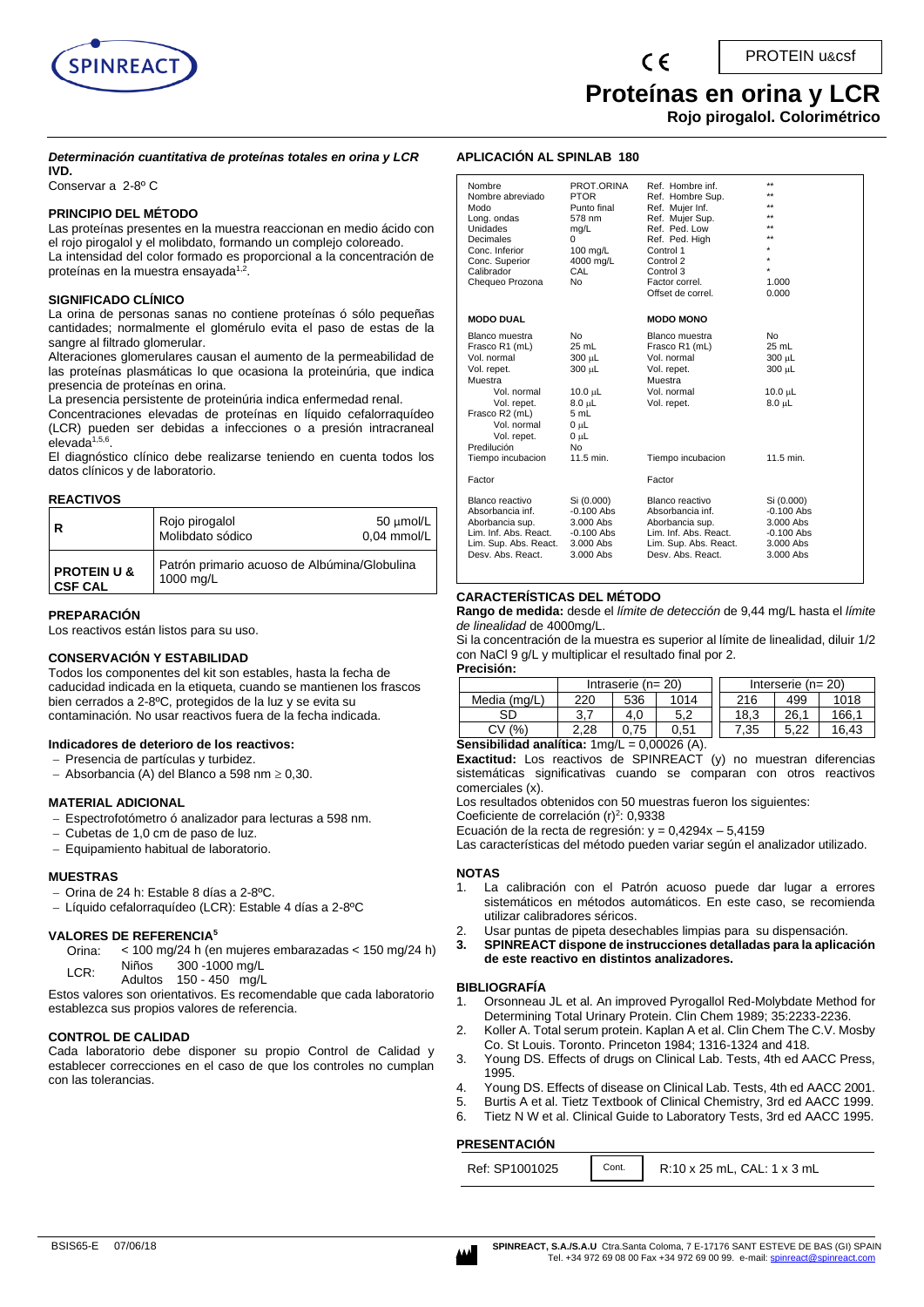

PROTEIN u&csf

# **Protéines totales dans l'urine et**

**dans le LCR**

Rouge pyrogallol. Colorimétrique

#### *Détermination quantitative de protéines totales dans l'urine et dans le LCR* **IVD**

Conserver à 2-8ºC

#### **PRINCIPE DE LA METHODE**

Les protéines présentes dans l'échantillon réagissent e milieu acide avec le rouge pyrogallol et le molybdate, en formant un complexe coloré.

L'intensité de la couleur formée est proportionnelle à la concentration de protéines dans l'échantillon testé $^{\rm 1, \, 2}.$ 

#### **SIGNIFICATION CLINIQUE**

L'urine des personnes sains ne contient pas de protéines, ou en contient en petites quantités; normalement, le glomérule évite le passage de ces protéines du sang au filtre glomérulaire.

Les altérations glomérulaires provoquent l'augmentation de la perméabilité des protéines plasmatiques, ce qui entraîne la protéinurie, qui indique la présence de protéines dans l'urine.

La présence importante de protéines indique une maladie rénale. Des concentrations élevées de protéines dans le liquide céphalorachidien (LCR) peuvent être dues à des infections ou à une pression intracrânienne élevée<sup>1, 5, 6,</sup>

Le diagnostic clinique doit prendre en compte les données de laboratoire et les données cliniques.

#### **REACTIFS**

| l R                                      | Rouge pyrogallol<br>Molybdate de sodium                       | $50 \mu$ mol/L<br>$0,04$ mmol/L |
|------------------------------------------|---------------------------------------------------------------|---------------------------------|
| <b>PROTEIN U &amp;</b><br><b>CSF CAL</b> | Patron primaire de détection<br>d'albumine/globuline 1000mg/L |                                 |

#### **PREPARATION**

Le réactif et l'étalon sont prêts à l'emploi.

#### **CONSERVATION ET STABILITE**

Tous les composants du kit sont stables jusqu'à la date de péremption indiquée sur l'étiquette, et si les flacons sont maintenus hermétiquement fermés à 2-8ºC, à l'abri de la lumière et des sources de contamination. Ne pas utiliser les réactifs en dehors de la date indiquée.

#### **Indices de détérioration des réactifs:**

- Présence de particules et turbidité.
- Absorbation (A) du blanc à 598 nm  $\geq$  0,70.

#### **MATERIEL SUPPLEMENTAIRE**

- Auto-analyseur SPINLAB 180.
- Equipement classique de laboratoire.

#### **ECHANTILLONS**

- − Urine de 24 h: Stable 8 jours à 2-8ºC.
- − Liquide céphalo-rachidien (LCR): Stable 4 jours à 2-8ºC

#### **VALEURS DE REFERENCE<sup>5</sup>**

- Urine: < 100 mg/24 h (chez les femmes enceintes < 150 mg/24h) LCR: Enfants 300 -1000 mg/L
- Adultes 150 450 mg/L

Ces valeurs sont données à titre d'information. Il est conseillé à chaque laboratoire de définir ses propres valeurs de référence.

#### **CONTRÔLE DE QUALITÉ**

Chaque laboratoire doit disposer de son propre contrôle de qualité et déterminer les mesures correctives à mettre en place dans le cas où les vérifications ne correspondraient pas aux attentes.

| Name              | PROT.ORINA       | Ref. male low     | $***$        |
|-------------------|------------------|-------------------|--------------|
| Abbr. Name        | <b>PTOR</b>      | Ref. male high    | $***$        |
| Mode              | Endpoint         | Ref. female low   | $\star\star$ |
| Wavelength        | 578 nm           | Ref. female high  | $\star\star$ |
| <b>Units</b>      | mg/L             | Ref. Ped. Low     | $\star\star$ |
| Decimals          | $\Omega$         | Ref. Ped. High    | $\star\star$ |
| Low Conc.         | 100 mg/L         | Control 1         |              |
| High Conc.        | 4000 mg/L        | Control 2         | $\star$      |
| Calibrator name   | CAL              | Control 3         | $\star$      |
| Prozone check     | N <sub>0</sub>   | Correlat, factor  | 1.000        |
|                   |                  | Correlat, offset  | 0.000        |
| <b>DUAL MODE</b>  |                  | <b>MONO MODE</b>  |              |
| Sample blank      | N <sub>0</sub>   | Sample blank      | <b>No</b>    |
| R1 bottle (mL)    | 25 mL            | R1 bottle (mL)    | 25 mL        |
| normal volume     | 300 µL           | normal volume     | 300 µL       |
| rerun volume      | 300 µL           | rerun volume      | 300 µL       |
| Sample            |                  | Sample            |              |
| normal volume     | $10.0 \mu L$     | normal volume     | $10.0 \mu L$ |
| rerun volume      | $8.0$ uL         | rerun volume      | $8.0 \mu L$  |
| R2 bottle (mL)    | 5 mL             |                   |              |
| normal volume     | 0 <sub>µ</sub> L |                   |              |
| rerun volumen     | $0 \mu L$        |                   |              |
| Predilución       | N <sub>0</sub>   |                   |              |
| incubation time   | 11.5 min.        | Incubation time   | 11.5 min.    |
| Factor            |                  | Factor            |              |
| Reagent blank     | Si (0.000)       | Reagent blank     | Si (0.000)   |
| Low Absorbance    | $-0.100$ Abs     | Low Absorbance    | $-0.100$ Abs |
| High Absorbance   | 3.000 Abs        | High Absorbance   | 3.000 Abs    |
| R. Abs. L. Limit  | $-0.100$ Abs     | R. Abs. L. Limit  | $-0.100$ Abs |
| R. Abs. H. Limit  | 3.000 Abs        | R. Abs. H. Limit  | 3.000 Abs    |
| R. Abs. Deviation | 3.000 Abs        | R. Abs. Deviation | $3.000$ Abs  |

#### **CARACTERISTIQUES DE LA METHODE**

**Gamme de mesures:** *De la limite de détection 9,44 mg/L à la limite de linéarité de 4000 mg/L.*

Si la concentration de l'échantillon est supérieure à la limite de linéarité, diluer 1/2 avec du NaCl 9 g/L et multiplier le résultat final par 2. **Précision:**

| Intra-série (n= 20) |          |      | Inter-série ( $n = 20$ ) |      |       |
|---------------------|----------|------|--------------------------|------|-------|
| 220                 | 536      | 1014 | 216                      | 499  | 1018  |
| 3.                  | 4.0      | 5.2  | 18.3                     | 26.1 | 166.1 |
| .28                 | .75      | 0.51 | 7.35                     | າາ   | 16.43 |
|                     | 0.000001 |      |                          |      |       |

#### **Sensibilité:** 1 mg/L = 0,00026 (A).

**Exactitude:** Les réactifs SPINREACT (y) ne montrent pas de différences systématiques significatives lorsqu'on les compare à d'autres réactifs commerciaux (x).

Les résultats obtenus avec 50 échantillons ont été les suivants:

Coefficient de corrélation  $(r)^2$ : 0,9338.

Equation de la Coubre de régression: y= 0,4294x - 5,4159.

Les caractéristiques de la méthode peuvent varier suivant l'analyseur employé.

#### **REMARQUES**

1.L'étalonnage avec la norme aqueuse peut provoquer une erreur systématique dans les procédures automatiques. Dans ces cas, il est recommandé d'utiliser un sérum Calibrator.

2. Utiliser des embouts de pipettes jetables propres pour diffuser le produit. 3. SPINREACT dispose de consignes détaillées pour l'application de ce réactif dans différents analyseurs.

#### **BIBLIOGRAPHIE**

- 1. Orsonneau JL et al. An improved Pyrogallol Red-Molybdate Method for Determining Total Urinary Protein. Clin Chem 1989; 35:2233-2236.
- 2. Koller A. Total serum protein. Kaplan A et al. Clin Chem The C.V. Mosby Co. St Louis. Toronto. Princeton 1984; 1316-1324 and 418.
- 3. Young DS. Effects of drugs on Clinical Lab. Tests, 4th ed AACC Press, 1995.
- 4. Young DS. Effects of disease on Clinical Lab. Tests, 4th ed AACC 2001.
- 5. Burtis A et al. Tietz Textbook of Clinical Chemistry, 3rd ed AACC 1999.
- 6. Tietz N W et al. Clinical Guide to Laboratory Tests, 3rd ed AACC 1995.

Cont.

#### **PRÉSENTATION**

Ref: SP1001025 | Cont. | R: 10 x 25 mL